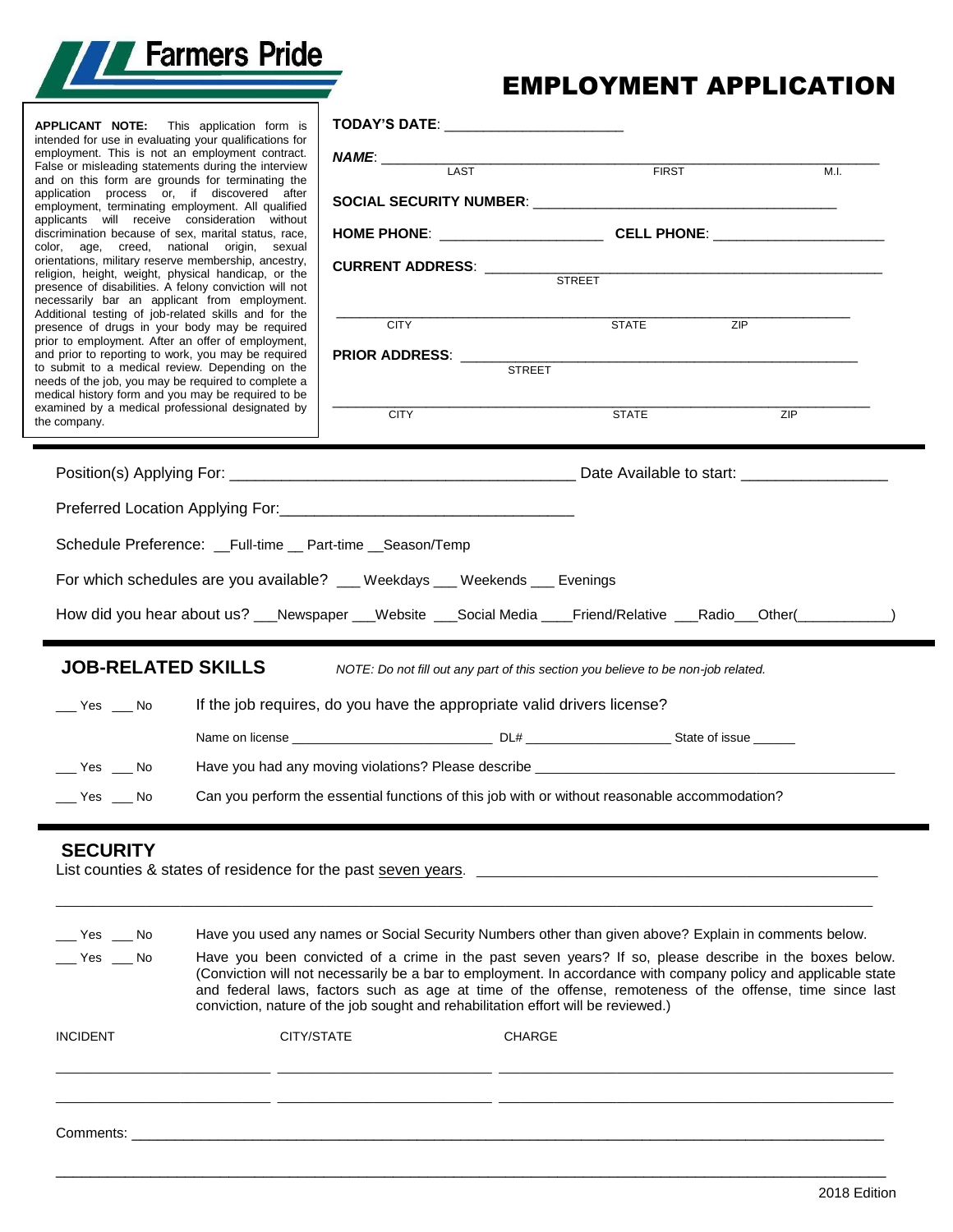## **DRIVER EXPERIENCE & QUALIFICATIONS**

\*\***Complete this section only if applying for a driving position, or if you currently hold a commercial drivers license.**

### **Drivers Licenses Held in Past 3 years must be shown.**

| License No. | State | <b>Class</b> | Endorsements | Restrictions | <b>Expiration Date</b> |
|-------------|-------|--------------|--------------|--------------|------------------------|
|             |       |              |              |              |                        |
|             |       |              |              |              |                        |

A. Have you ever been denied a license, permit, or privilege to operate a motor vehicle? \_\_\_\_\_\_\_\_(yes/no)

B. Has any license, permit, or privilege even been suspended or revoked?\_\_\_\_\_\_\_\_\_\_ (yes/no)

C. Have you ever been disqualified for violations of the Federal Motor Carrier Safety Regulations? \_\_\_\_\_\_\_(yes/no)

#### **Driving Experience**

| Class of Equipment     | Type (Van, Tank, Flat, etc.) | Dates |
|------------------------|------------------------------|-------|
| <b>Straight Truck</b>  |                              |       |
| Tractor & Semi-Trailer |                              |       |
| Other                  |                              |       |

List any other training or experience \_\_\_\_\_\_\_\_\_\_\_\_\_\_\_\_\_\_\_\_\_\_\_\_\_\_\_\_\_\_\_\_\_\_\_\_\_\_\_\_\_\_\_\_\_\_\_\_\_\_\_\_\_\_\_\_\_\_\_\_\_\_\_\_

#### **Accident Review**

| Dates | Nature of Accident | Fatalities/Injuries |
|-------|--------------------|---------------------|
|       |                    |                     |
|       |                    |                     |
|       |                    |                     |

## **List Traffic Convictions for the past three years other than parking violations.**

| Dates | Location | Charge | Penalty |
|-------|----------|--------|---------|
|       |          |        |         |
|       |          |        |         |
|       |          |        |         |
|       |          |        |         |

*EDUCATION NOTE: do not fill out any part of this section you believe to be non -job related.* 

| <b>NAME</b>                                                                                                                               | CITY/STATE | GRADUATE | <b>DEGREE</b> |
|-------------------------------------------------------------------------------------------------------------------------------------------|------------|----------|---------------|
|                                                                                                                                           |            |          |               |
| COLLEGE                                                                                                                                   |            |          |               |
| OTHER <b>STATES AND RESIDENT CONTROL</b>                                                                                                  |            |          |               |
| Please list any other skills, licenses or certificates that may be job-related or that you feel would be of value to this job or company. |            |          |               |

\_\_\_\_\_\_\_\_\_\_\_\_\_\_\_\_\_\_\_\_\_\_\_\_\_\_\_\_\_\_\_\_\_\_\_\_\_\_\_\_\_\_\_\_\_\_\_\_\_\_\_\_\_\_\_\_\_\_\_\_\_\_\_\_\_\_\_\_\_\_\_\_\_\_\_\_\_\_\_\_\_\_\_\_\_\_\_\_\_\_\_\_\_\_\_\_\_\_\_\_\_\_\_\_\_\_\_\_\_\_\_\_\_\_\_\_\_\_\_ \_\_\_\_\_\_\_\_\_\_\_\_\_\_\_\_\_\_\_\_\_\_\_\_\_\_\_\_\_\_\_\_\_\_\_\_\_\_\_\_\_\_\_\_\_\_\_\_\_\_\_\_\_\_\_\_\_\_\_\_\_\_\_\_\_\_\_\_\_\_\_\_\_\_\_\_\_\_\_\_\_\_\_\_\_\_\_\_

\_\_\_\_\_\_\_\_\_\_\_\_\_\_\_\_\_\_\_\_\_\_\_\_\_\_\_\_\_\_\_\_\_\_\_\_\_\_\_\_\_\_\_\_\_\_\_\_\_\_\_\_\_\_\_\_\_\_\_\_\_\_\_\_\_\_\_\_\_\_\_\_\_\_\_\_\_\_\_\_\_\_\_\_\_\_\_\_\_\_\_\_\_\_\_\_\_\_\_\_\_\_\_\_\_\_\_\_\_\_\_\_\_\_\_\_\_\_\_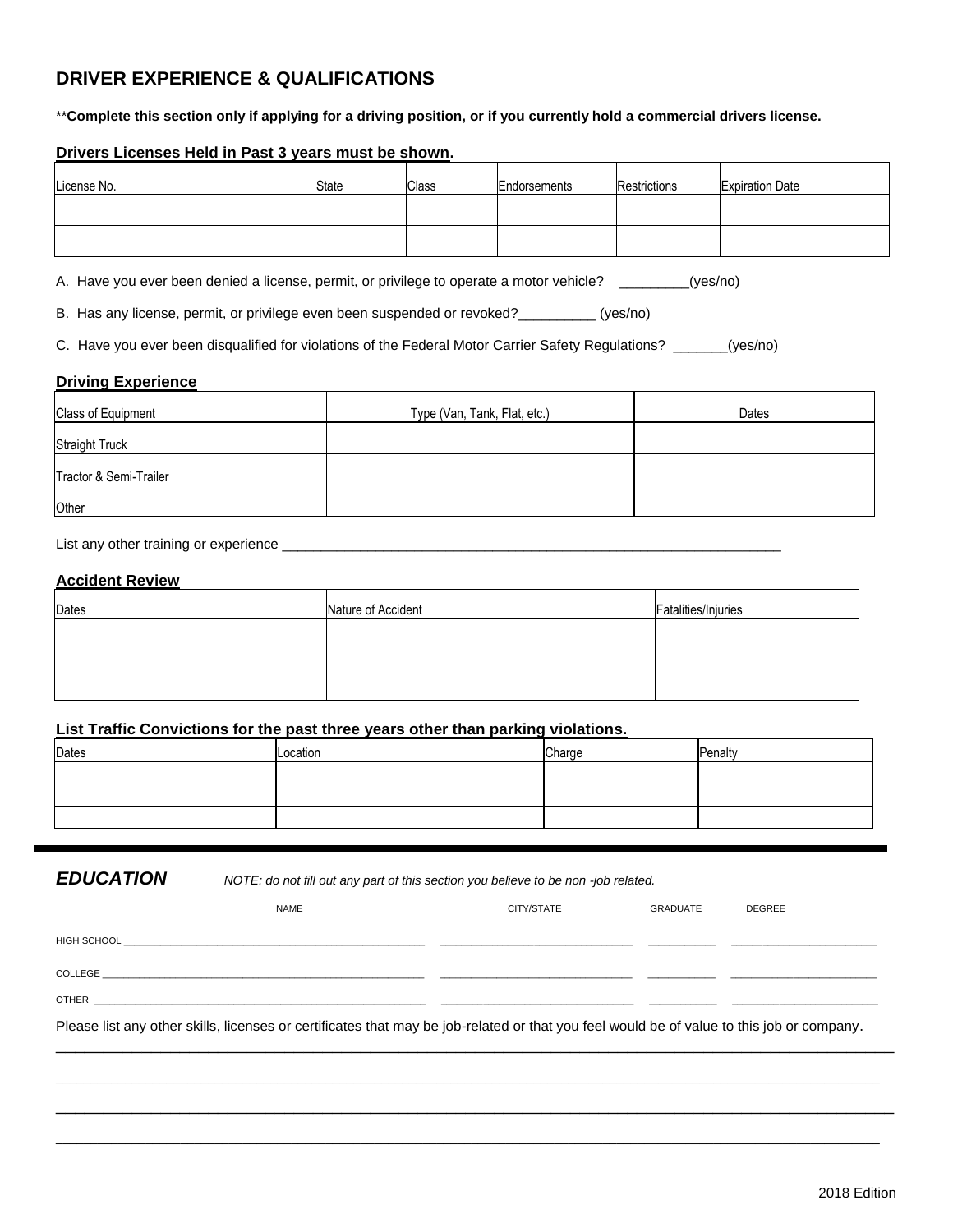## **EMPLOYMENT HISTORY –** Please provide a minimum of 5-year employment history.

| <b>MOST RECENT EMPLOYER</b> ___ Yes ___ No Are you currently working for this employer? |                                                                                                                                                 |              |                                                                                                                                                                                                                                |
|-----------------------------------------------------------------------------------------|-------------------------------------------------------------------------------------------------------------------------------------------------|--------------|--------------------------------------------------------------------------------------------------------------------------------------------------------------------------------------------------------------------------------|
|                                                                                         | __ Yes _ No, If yes, may we contact?                                                                                                            |              |                                                                                                                                                                                                                                |
| <b>COMPANY NAME</b>                                                                     | <b>CITY</b>                                                                                                                                     | <b>STATE</b> |                                                                                                                                                                                                                                |
| DATES EMPLOYED                                                                          | JOB TITLE                                                                                                                                       |              | SUPERVISOR NAME                                                                                                                                                                                                                |
| <b>DUTIES</b>                                                                           |                                                                                                                                                 |              |                                                                                                                                                                                                                                |
| Per__________________________<br>(HOUR. WEEK. MONTH)<br>SALARY                          | <u> 2000 - Jan James James Jan James James James James James James James James James James James James James James Ja</u><br>REASON FOR LEAVING |              |                                                                                                                                                                                                                                |
|                                                                                         |                                                                                                                                                 |              |                                                                                                                                                                                                                                |
| <b>SECOND MOST RECENT EMPLOYER</b>                                                      |                                                                                                                                                 |              |                                                                                                                                                                                                                                |
| <b>COMPANY NAME</b>                                                                     | <b>CITY</b>                                                                                                                                     | <b>STATE</b> | Phone: Note: Note: Note: Note: Note: Note: Note: Note: Note: Note: Note: Note: Note: Note: Note: Note: Note: Note: Note: Note: Note: Note: Note: Note: Note: Note: Note: Note: Note: Note: Note: Note: Note: Note: Note: Note: |
|                                                                                         |                                                                                                                                                 |              |                                                                                                                                                                                                                                |
| DATES EMPLOYED                                                                          | <b>JOB TITLE</b>                                                                                                                                |              | SUPERVISOR NAME                                                                                                                                                                                                                |
| <b>DUTIES</b>                                                                           |                                                                                                                                                 |              |                                                                                                                                                                                                                                |
|                                                                                         |                                                                                                                                                 |              |                                                                                                                                                                                                                                |
| (HOUR. WEEK. MONTH) REASON FOR LEAVING<br>SALARY                                        |                                                                                                                                                 |              |                                                                                                                                                                                                                                |
| THIRD MOST RECENT EMPLOYER                                                              |                                                                                                                                                 |              |                                                                                                                                                                                                                                |
|                                                                                         |                                                                                                                                                 |              |                                                                                                                                                                                                                                |
| <b>COMPANY NAME</b>                                                                     | <b>CITY</b>                                                                                                                                     | <b>STATE</b> |                                                                                                                                                                                                                                |
| DATES EMPLOYED                                                                          | <b>JOB TITLE</b>                                                                                                                                |              | SUPERVISOR NAME                                                                                                                                                                                                                |
| <b>DUTIES</b>                                                                           |                                                                                                                                                 |              |                                                                                                                                                                                                                                |
| (HOUR. WEEK. MONTH)                                                                     | <b>REASON FOR LEAVING</b>                                                                                                                       |              |                                                                                                                                                                                                                                |

**REFERENCES** Include only individuals familiar with your work ability. Do not include relatives.

| <b>NAME</b> | ADDRESS/PHONE | YEARS KNOWN/RELATIONSHIP |
|-------------|---------------|--------------------------|
| o           |               |                          |
| ົ<br>۷.     |               |                          |
| C<br>J.     |               |                          |
|             |               |                          |

I certify that I have read and understand the applicant note on page one of this form and that the answers given by me to the foregoing questions and the statements made by me are complete and true to the best of my knowledge and belief. I understand that any false information, omissions or misrepresentations of facts called for in this application, whether on this document or not, may result in rejections of my application or discharge at any time during my employment. I authorize the company and / or its agents, including consumer reporting bureaus, to verify any of this information. I authorize all former employers, persons, schools, companies and law enforcement authorities to release any information concerning my background and hereby release any said persons, schools, companies and law enforcement authorities from any liability for any damage whatsoever for issuing this information. I also understand that the use of illegal drugs is prohibited during employment. If company policy requires, I am willing to submit to drug testing to detect the use of illegal drugs prior to and during employment. Furthermore, I understand that should an offer of employment be extended and accepted, such employment is "at will" and does not express or imply an employment contract.

SIGNATURE: \_\_\_\_\_\_\_\_\_\_\_\_\_\_\_\_\_\_\_\_\_\_\_\_\_\_\_\_\_\_\_\_\_\_\_\_\_\_\_\_\_\_\_\_\_\_ DATE: \_\_\_\_\_\_\_\_\_\_\_\_\_\_\_\_\_\_\_\_\_\_\_\_\_\_